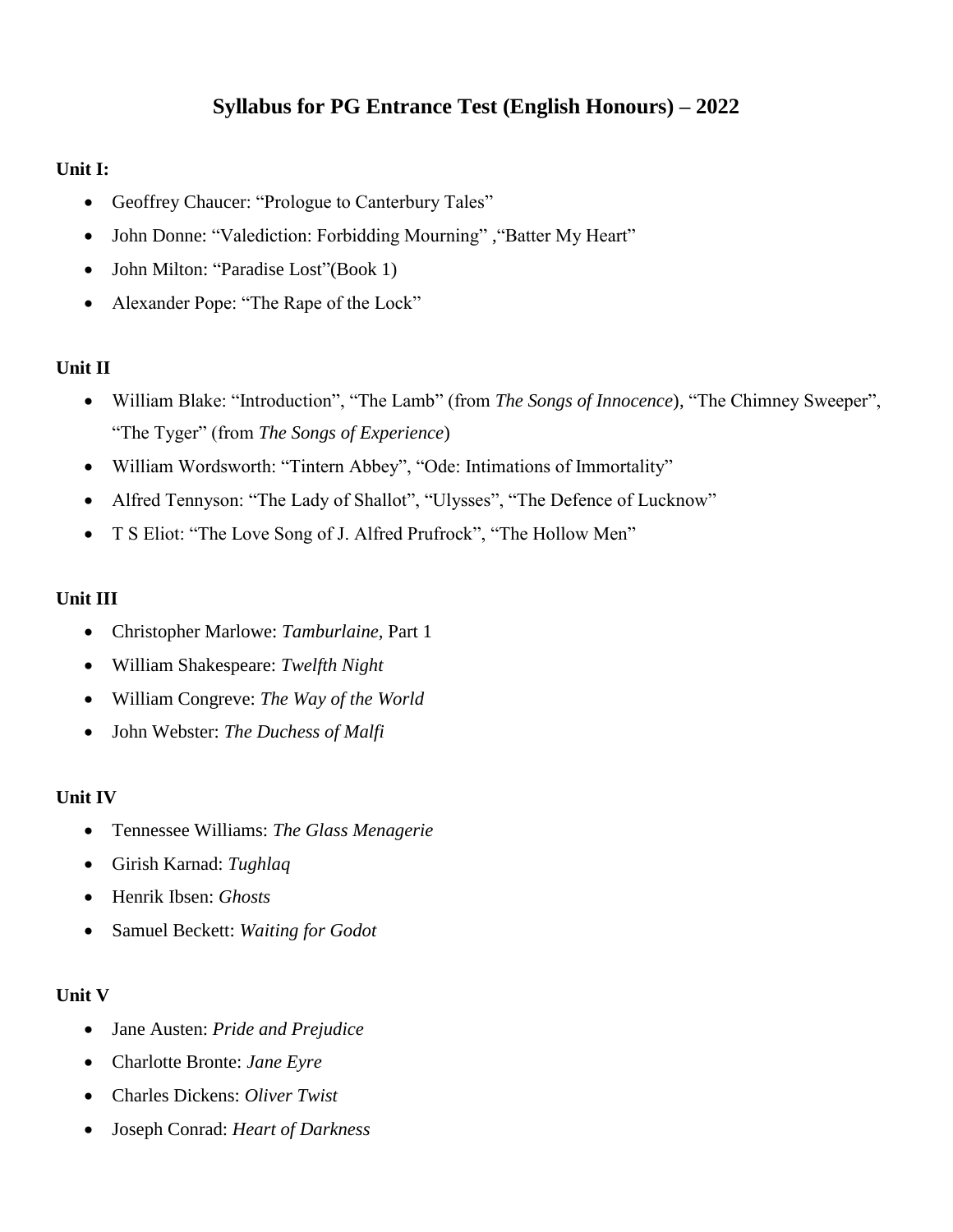### **Unit VI**

- Ernest Hemingway: *For Whom the Bell Tolls*
- Virginia Woolf: *Mrs Dalloway*
- R K Narayan: *Swami and Friends*
- Anita Desai: *Clear Light of Day*

### **Unit VII**

- Edgar Allen Poe: "The Purloined Letter"
- Charlotte P Gilman: "The Yellow Wallpaper"
- Mahashweta Devi: "Draupadi"
- Bessie Head: "The Collector of Treasures"

# **Unit VIII**

- Lewis Carroll: *Through the Looking Glass*
- Chetan Bhagat: *Two States*
- Chinua Achebe: *Arrow of God*
- Salman Rushdie: *Midnight's Children*

# **Unit IX**

- Kalidasa: "*Shakuntala"* (New Delhi: Penguin 1989)
- Lala Ded: "I have seen a learned man die of hunger", "Import not esoteric truth to fools", "My guru gave but one precept", "I come straight and straight I shall return", "The thoughtless read the holy books" (Translation: J L Koul)
- Sophocles: *Antigone*
- Aeschylus: *Agamemnon*

# **Unit X**

- Jonathan Swift: *Gulliver's Travels* (Books 3 and 4)
- Daniel Defoe: *Robinson Crusoe*
- D H Lawrence: *Sons and Lovers*
- Agatha Christie: *The Murder of Roger Ackroyd*